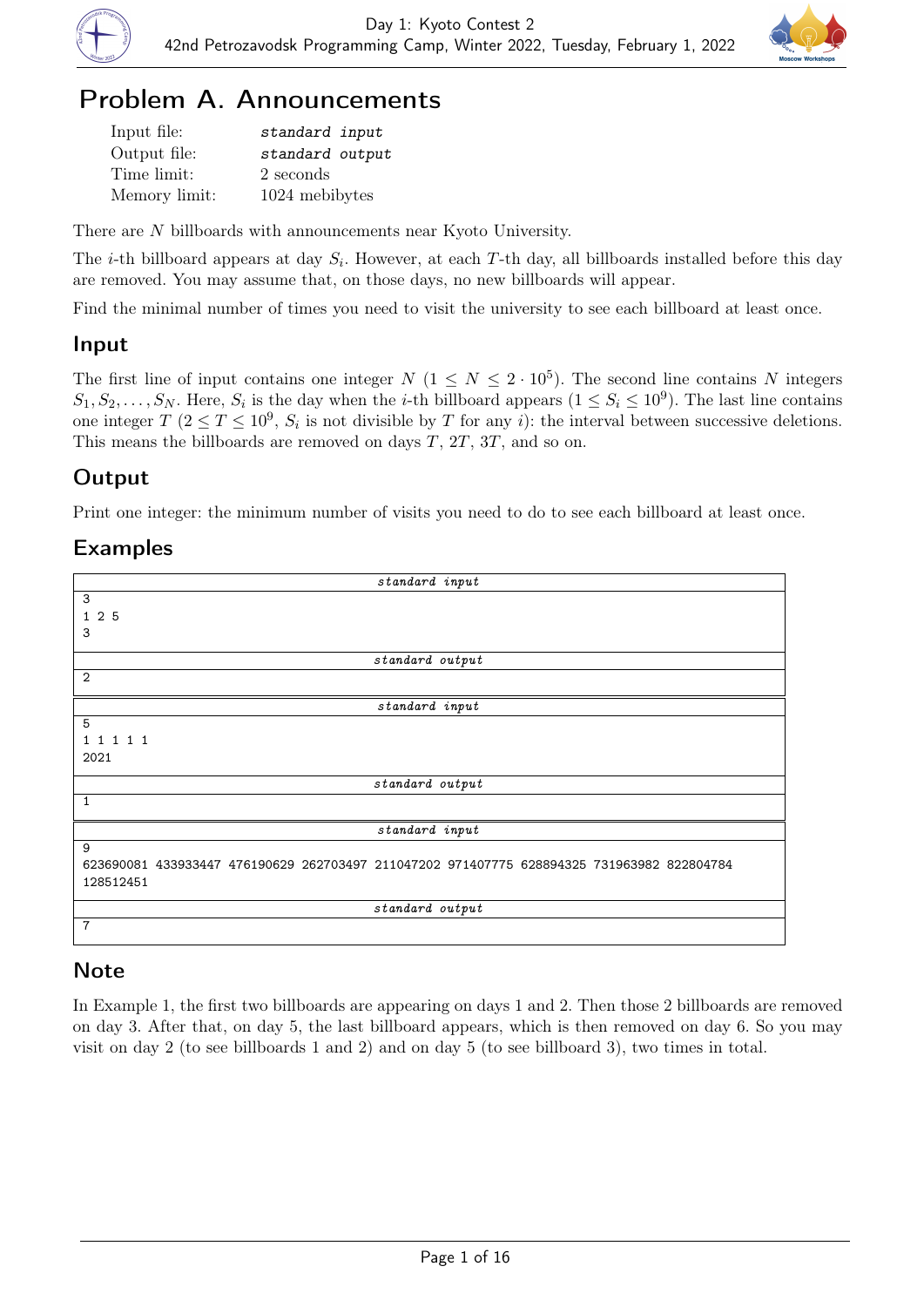



## Problem B. Build The Grid

| Input file:   | standard input  |
|---------------|-----------------|
| Output file:  | standard output |
| Time limit:   | 2 seconds       |
| Memory limit: | 1024 mebibytes  |

Given is a square grid of  $N \times N$  squares. Your task is to paint each square of the grid either white or black such that:

- The white squares are connected: for any two white squares, you can go from one to the other by moving only between white squares that share a side.
- Each black square shares a side with at least one white square.
- Denote the number of black cells in the *i*-th row as  $p_i$ . The sequence  $P = (p_1, p_2, \ldots, p_N)$  is then a permutation of integers between 0 and  $N-1$ , inclusive.
- Denote the number of black cells in the j-th column as  $q_j$ . The sequence  $Q = (q_1, q_2, \ldots, q_N)$  is then a permutation of integers between 0 and  $N-1$ , inclusive.

It can be shown that such a construction always exists.

#### Input

The input consists of one integer  $N$  ( $2 \le N \le 500$ ).

## **Output**

Print N lines. On the *i*-th line, print a string of length N consisting of characters 'B' and 'W'. The *j*-th character in the *i*-th string corresponds to the square in *i*-th row and *j*-th column: 'B' denotes black squares and 'W' denotes white squares.

| standard input | standard output |
|----------------|-----------------|
| ັ              | WWB             |
|                | <b>BWB</b>      |
|                | WWW             |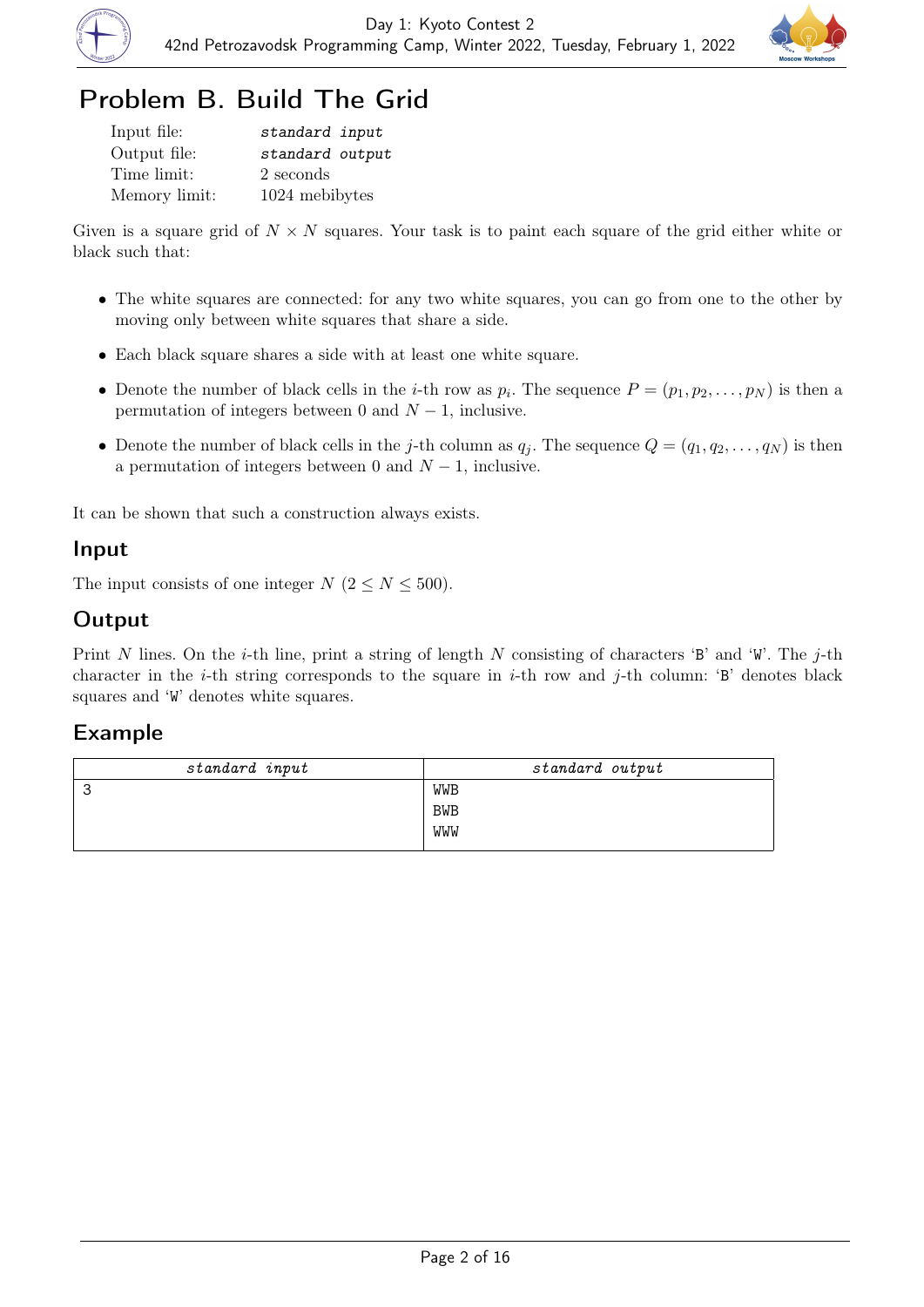



## Problem C. Coins and Boxes

| Input file:   | standard input  |
|---------------|-----------------|
| Output file:  | standard output |
| Time limit:   | 2 seconds       |
| Memory limit: | 1024 mebibytes  |

There are N boxes and N coins on the coordinate line. The coordinate of the *i*-th box is  $B_i$ , and the coordinate of the j-th coin is  $C_j$ . You are starting at the point with coordinate 0, and can move freely along the coordinate line.

If you go to a point with a coin, you can pick up that coin. You can carry as many coins as you like. If you go to a point with the box, you can utilize one coin and open the box (but you are not forced to do that). You cannot pick up the coin that was already picked up, or open the box that is already opened.

You want to open all N boxes. Find the minimum distance you need to travel to achieve your goal.

## Input

The first line of input contains one integer  $N$   $(1 \le N \le 10^5)$ .

The second line contains N integers  $B_1, B_2, \ldots, B_N$ . The *i*-th of those integers is coordinate of the *i*-th box  $(1 \le B_i \le 10^9, B_i < B_{i+1} \text{ for } 1 \le i < N).$ 

The third line contains N integers  $C_1, C_2, \ldots, C_N$ . The *i*-th of those integers is coordinate of the *i*-th coin  $(1 \le C_i \le 10^9, C_i < C_{i+1}$  for  $1 \le i < N$ ).

## **Output**

Print one integer: the minimum distance you need to travel to open all boxes.

| standard input | standard output |
|----------------|-----------------|
| 4              | 21              |
| 1 6 7 12       |                 |
| 3 5 10 11      |                 |
| 2              | 1999999998      |
| $1\,2$         |                 |
| 1 1000000000   |                 |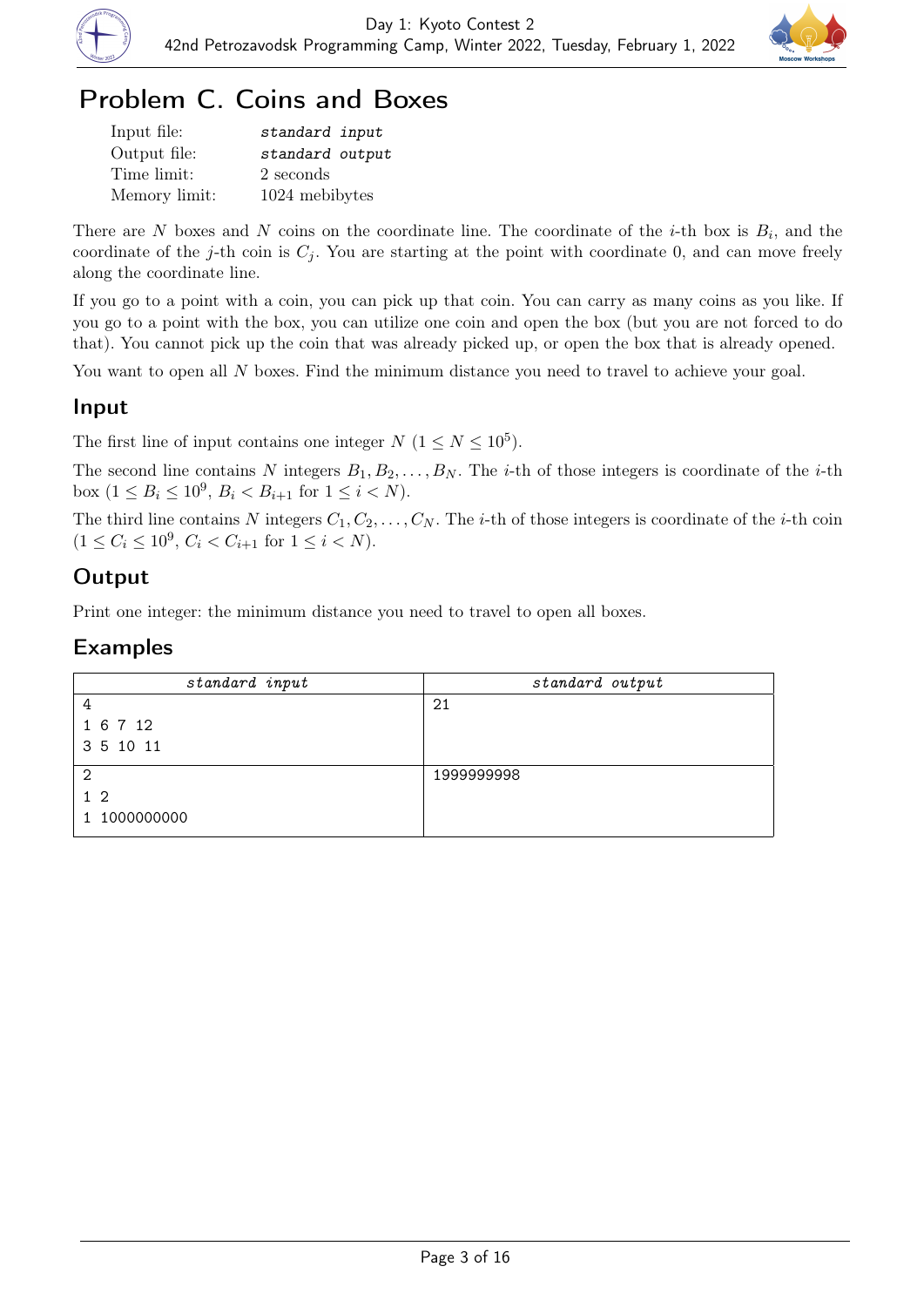



## Problem D. Destructive Game

| Input file:   | standard input  |
|---------------|-----------------|
| Output file:  | standard output |
| Time limit:   | 2 seconds       |
| Memory limit: | 1024 megabytes  |

There are N stone piles, numbered by sequential integers from 1 to N. The *i*-th pile contains  $a_i$  stones. Additionally, each pile  $i$  has an integer  $b_i$  associated with it.

Alice and Bob play the following game using those stone piles.

They are alternately performing the following operation: choose pile  $i$  and a nonnegative integer  $k$  such that  $b_i^k$  is not greater than the current number of stones in pile i, and remove  $b_i^k$  stones from pile i. If a player cannot do that on their turn, the opposite player wins.

Alice moves first. Determine who will win if both players are playing optimally.

## Input

The first line of input contains one integer  $N$   $(1 \le N \le 10^5)$ , the number of piles. The *i*-th of the following N lines contains two integers  $a_i$  and  $b_i$   $(1 \le a_i, b_i \le 10^9)$ : the initial number of stones in the *i*-th pile and the integer associated with it, respectively.

## **Output**

If Alice wins the game when both sides are playing optimally, print "Alice". Otherwise, print "Bob".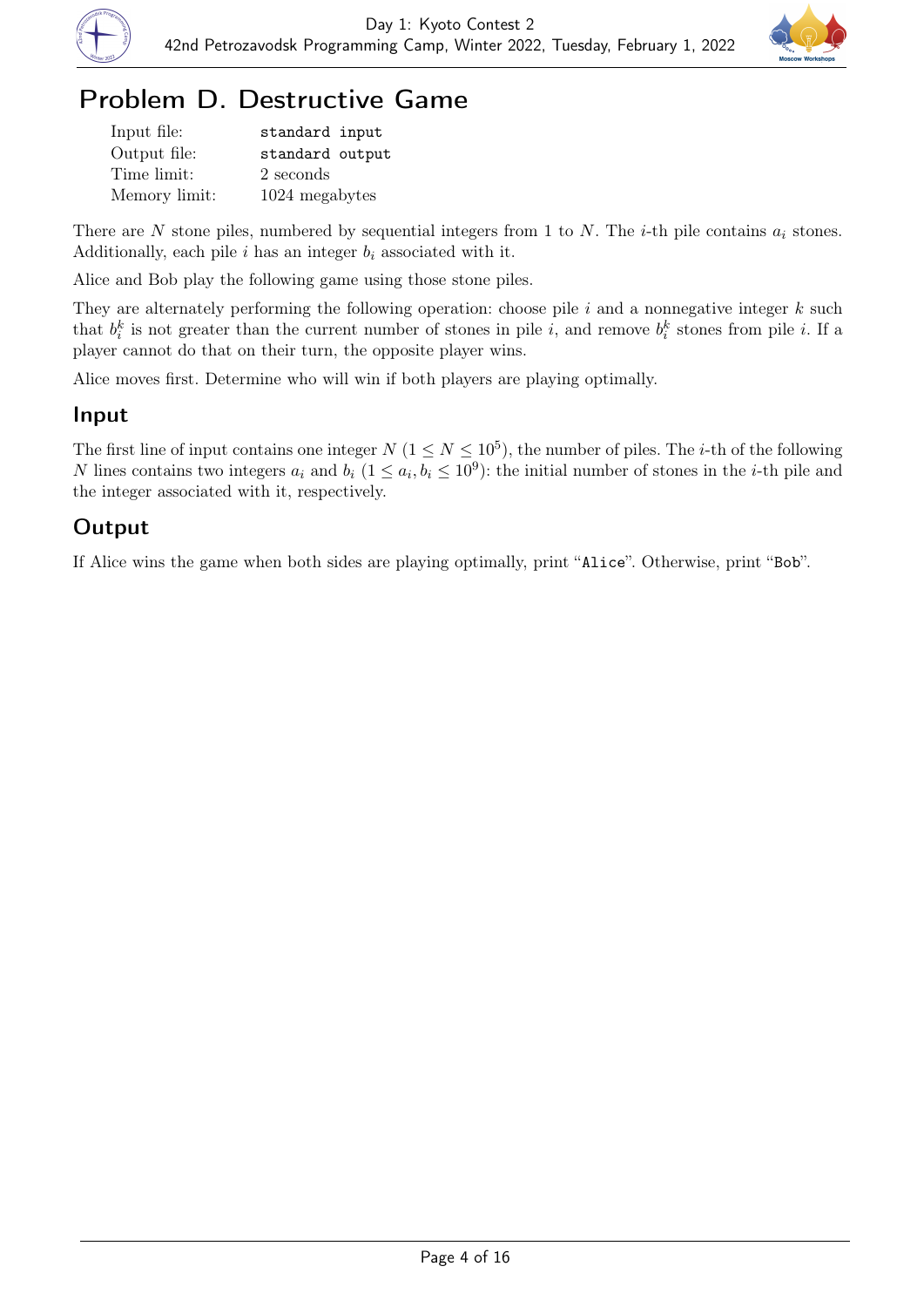



| standard input | standard output |
|----------------|-----------------|
| $\overline{2}$ | Bob             |
| 10 3           |                 |
| 74             |                 |
|                |                 |
| 16             | Alice           |
| 903 5          |                 |
| 246 38         |                 |
| 884 12         |                 |
| 752 10         |                 |
| 200 17         |                 |
| 483 6          |                 |
| 828 27         |                 |
| 473 21         |                 |
| 983 35         |                 |
| 953 36         |                 |
| 363 35         |                 |
| 101 3          |                 |
| 34 23          |                 |
| 199 8          |                 |
| 134 2          |                 |
|                |                 |
| 932 28         |                 |
| 16             | Bob             |
| 35 37          |                 |
| 852 17         |                 |
| 789 37         |                 |
| 848 40         |                 |
| 351 27         |                 |
| 59 32          |                 |
| 271 11         |                 |
| 395 20         |                 |
| 610 3          |                 |
| 631 33         |                 |
| 543 14         |                 |
| 256 28         |                 |
| 48 8           |                 |
| 277 24         |                 |
| 748 38         |                 |
| 109 40         |                 |
|                |                 |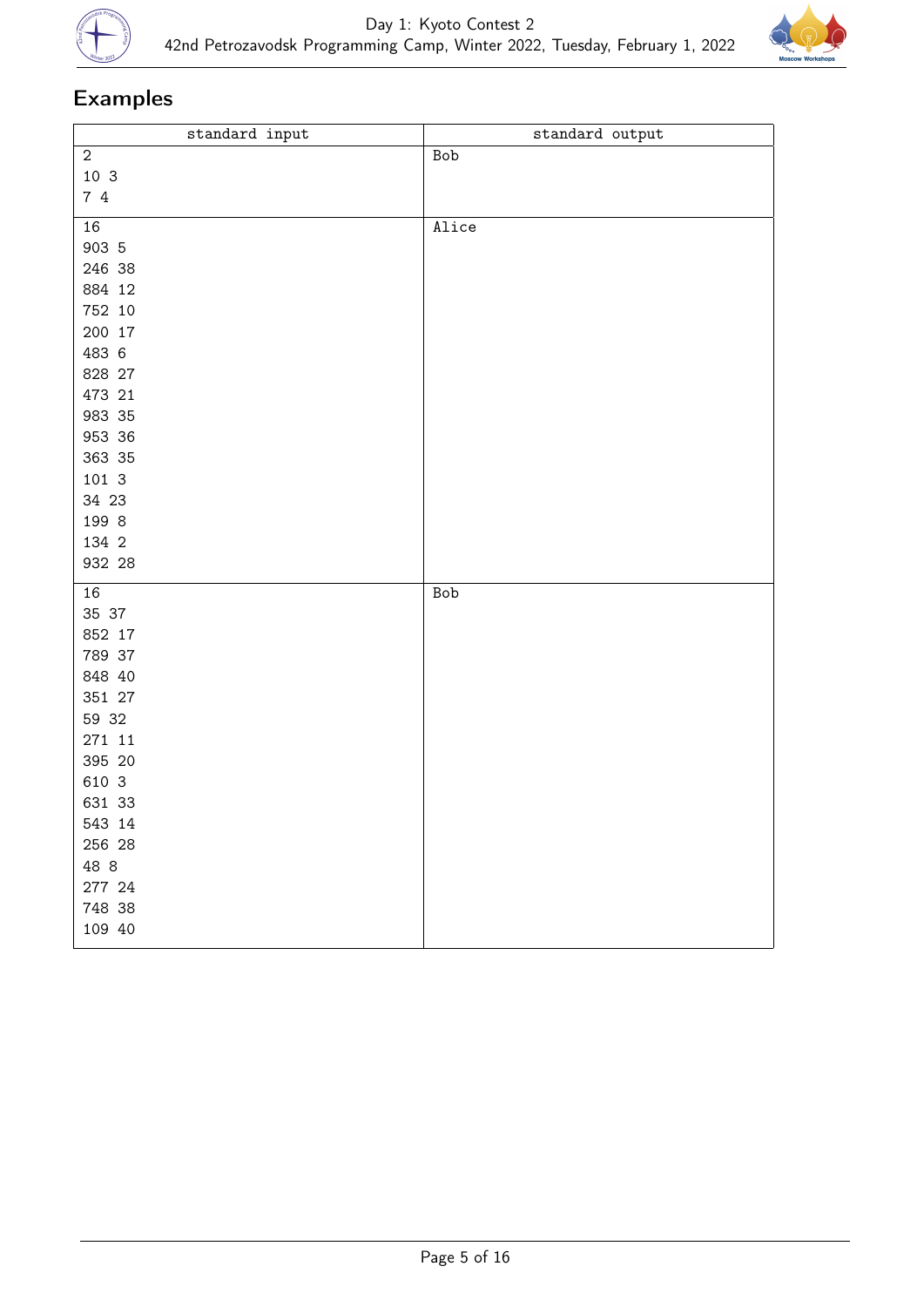



# Problem E. Edges, Colors and MST

| Input file:   | standard input  |
|---------------|-----------------|
| Output file:  | standard output |
| Time limit:   | 2 seconds       |
| Memory limit: | 1024 mebibytes  |

There is an undirected simple connected graph  $G$  with  $N$  vertices and  $M$  edges. The vertices of  $G$  are numbered from 1 to N, and the edges are numbered from 1 to M. Edge i connects vertices  $u_i$  and  $v_i$ .

Given is a sequence  $C = (c_1, c_2, \ldots, c_M)$  of length M, consisting of 0s and 1s. Edge i is painted blue when  $c_i = 0$ , and is painted red when  $c_i = 1$ . The edges are colored in such a way that there are exactly  $N - 1$ red edges and they are forming a spanning tree of G.

Find the lexicographically smallest permutation  $P = (p_1, p_2, \ldots, p_M)$  that satisfies the following condition: if, for each *i*, the weight of edge *i* is  $p_i$ , then all the edges used in the minimal spanning tree of G are red.

Note that the minimal spanning tree of  $G$  is uniquely determined under those conditions.

#### Input

The first line of input contains two integers  $N$  and  $M$ : the number of vertices and edges in graph  $G$ , respectively  $(2 \le N \le 2 \cdot 10^5, N - 1 \le M \le 2 \cdot 10^5)$ .

The following M lines contain descriptions of the edges. Each description contains three integers  $a_i$ ,  $b_i$ and  $c_i$   $(1 \le a_i, b_i \le N, 0 \le c_i \le 1)$ : the vertices that are connected by this edge and the color of the edge (red if  $c_i = 1$  and blue otherwise).

You may assume that there are no multiple edges nor loops, that the given graph is connected, and that the red edges are forming a spanning tree of the given graph.

## **Output**

Print  $M$  integers that form the lexicographically smallest permutation  $P$  that satisfies the following condition: if, for each i, the weight of edge i is  $p_i$ , then all the edges used in the minimal spanning tree of G are red.

| standard input | standard output |
|----------------|-----------------|
| 4 5            | 3 1 4 5 2       |
| $1\ 2\ 0$      |                 |
| 2 3 1          |                 |
| 3 4 1          |                 |
| 2 4 0          |                 |
| 131            |                 |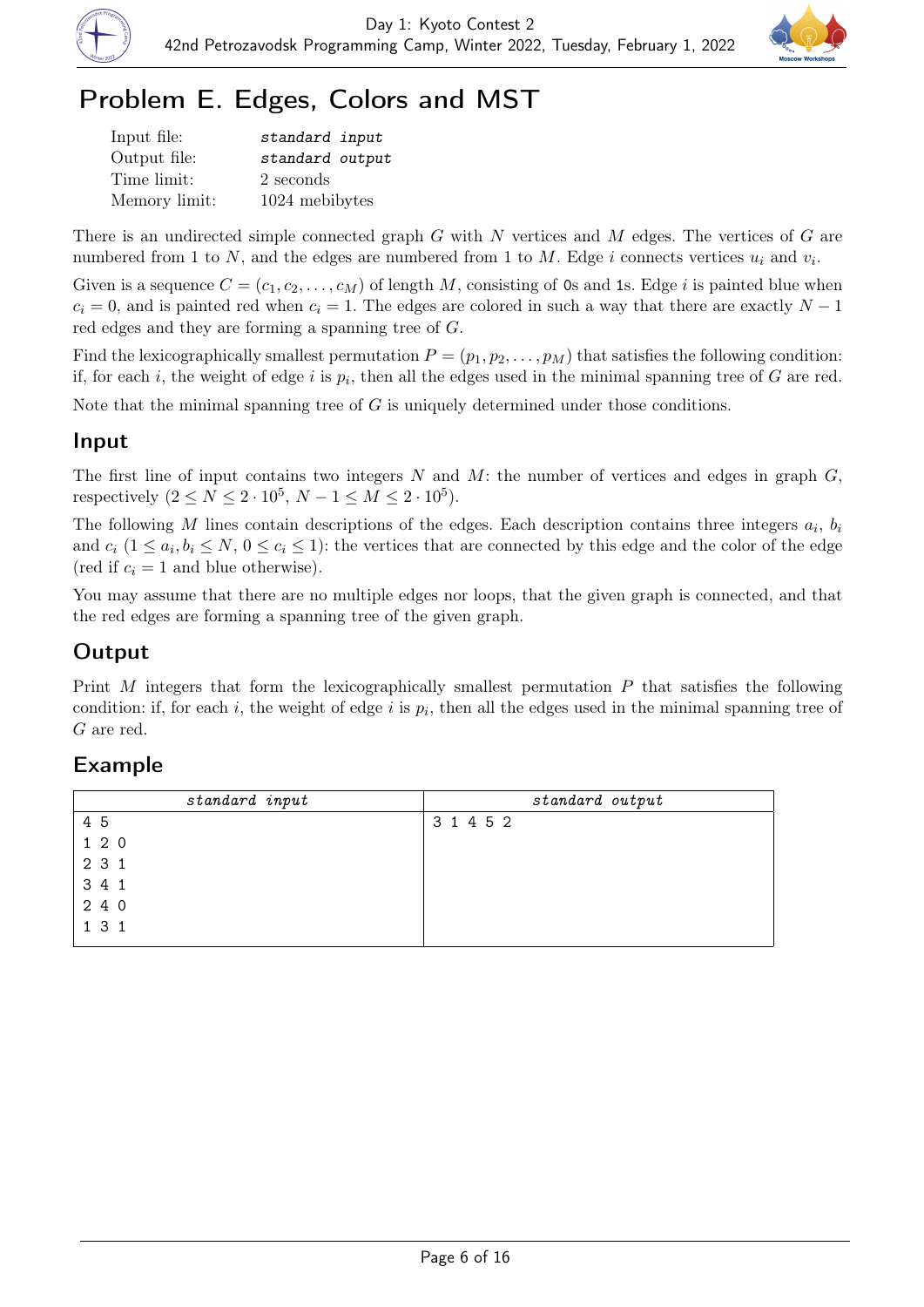



# Problem F. Flatland Currency

| Input file:   | standard input  |
|---------------|-----------------|
| Output file:  | standard output |
| Time limit:   | 2 seconds       |
| Memory limit: | 1024 mebibytes  |

The Flatland currency system uses coins of 500, 100, 50, 10, 5, and 1 Flatland yen.

At the shop in the Flatland airport, there are N bottles of milkohol on sale; the *i*-th bottle costs  $a_i$  yen. Note that there are exactly  $N$  bottles, so you can buy each bottle no more than once.

You have X flatland yen, and you noticed that the number of coins you have is minimal possible between all representations of X.

In the shop, you can do the following sequence of actions any number of times:

- Select some bottles.
- Pay some of the coins you have for the selected bottles.
- The shop returns the change (if needed) using the least possible number of coins. You may assume that the shop will never go short in any type of coins.

You promised your friends 1-yen coins as souvenirs. Find the maximum number of 1-yen coins that you can collect in this shop.

#### Input

The first line of input contains two integers N and X  $(1 \leq N \leq 10^5, 1 \leq X \leq 10^{14})$ : the number of bottles in the shop and the number of Flatland yens you have, respectively. The second line contains N integers  $A_1, A_2, \ldots, A_N$   $(1 \le A_i \le 10^9)$ : the prices of the bottles in the shop.

#### Output

Print one integer: the maximum number of 1-yen coins you may have after visiting the shop.

| standard input | standard output |
|----------------|-----------------|
| 5 5 7          |                 |
| 9 14 31 18 27  |                 |
| 4 50           | 12              |
| 11 11 11 11    |                 |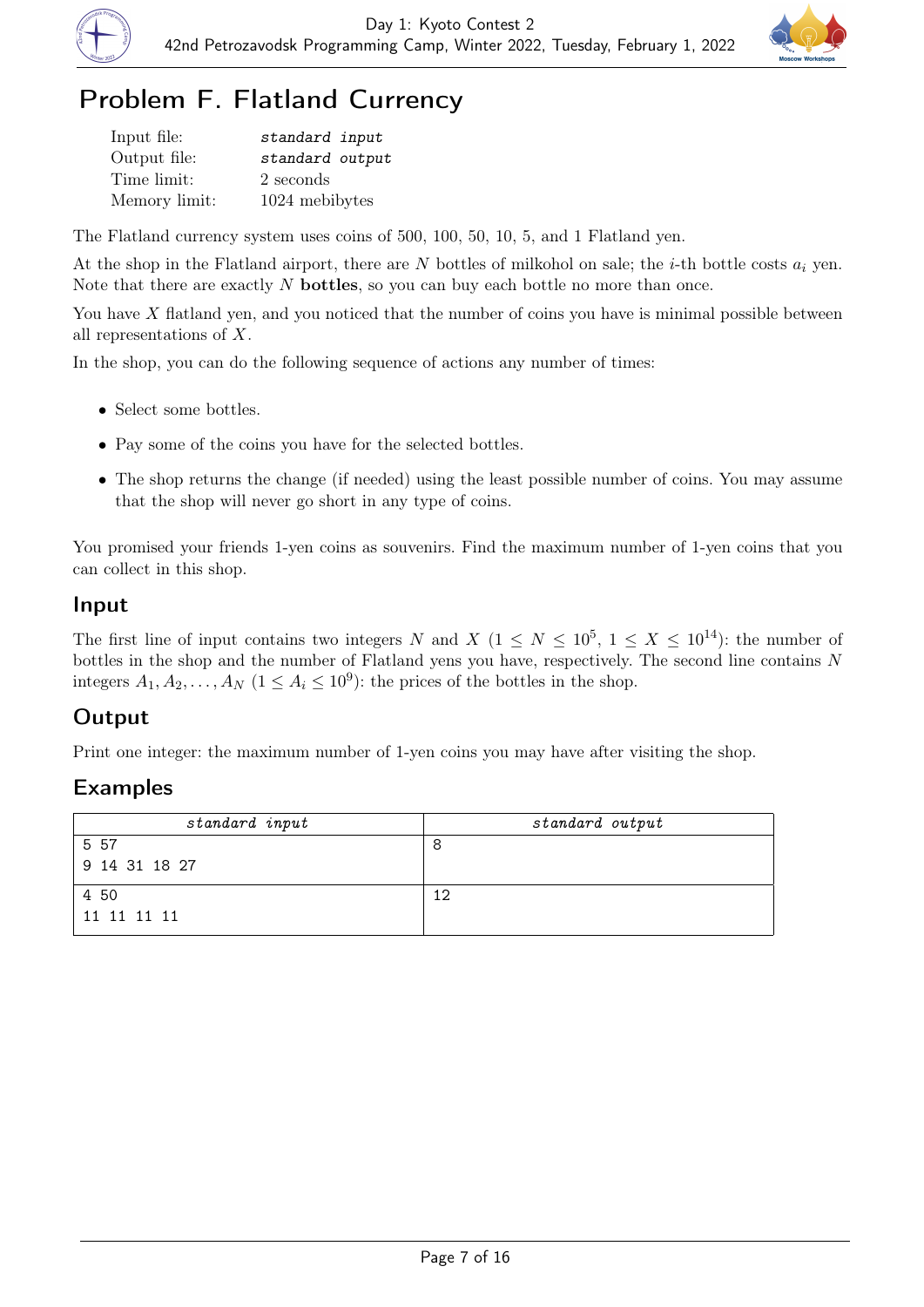



## Problem G. Game with Balls and Boxes

| Input file:   | standard input  |
|---------------|-----------------|
| Output file:  | standard output |
| Time limit:   | 2 seconds       |
| Memory limit: | 1024 mebibytes  |

There are N boxes and N balls. You are playing a game that goes as follows.

The boxes are enumerated by sequential integers from  $1$  to  $N$ , and the balls are also enumerated by sequential integers from 1 to N. The *i*-th box initially contains the ball  $P_i$ .

Each box is either open or closed. Initially, all boxes are closed.

Then two rounds of ball movement are performed. In each round, you:

- 1. Select zero or more boxes and open them. To open the box i for the first round, you pay  $A_i$  coins. To open the box i for the second round, you pay  $B_i$  coins.
- 2. Move the balls freely between the open boxes. However, each box must contain exactly one ball when the move is complete.
- 3. Close all open boxes.

After two rounds, for each i, the box i must contain the ball i. Find the minimal sum of coins you shall pay to complete the game.

#### Input

The first line of input contains one integer  $N$   $(1 \le N \le 10^5)$ .

The second line contains N integers  $P_1, P_2, \ldots, P_N$ : here,  $P_i$  is the number of the ball that was initially placed in *i*-th box  $(1 \le P_i \le N, P_i \ne P_j \text{ if } i \ne j).$ 

The third line contains N integers  $A_1, A_2, \ldots, A_N$ : here,  $A_i$  is the price of opening the *i*-th box for the first round  $(1 \leq A_i \leq 10^9)$ .

The fourth line contains N integers  $B_1, B_2, \ldots, B_N$ : here,  $B_i$  is the price of opening the *i*-th box for the second round  $(1 \leq B_i \leq 10^9)$ .

## Output

Print one integer: the minimal sum of coins you need to pay to have *i*-th ball in the *i*-th box for each *i* after two rounds.

| standard input | standard output |
|----------------|-----------------|
| 5              | 28              |
| 5 3 2 1 4      |                 |
| 3 8 3 5 11     |                 |
| 9 3 7 6 4      |                 |
|                | $\Omega$        |
|                |                 |
| 1000000000     |                 |
| 1000000000     |                 |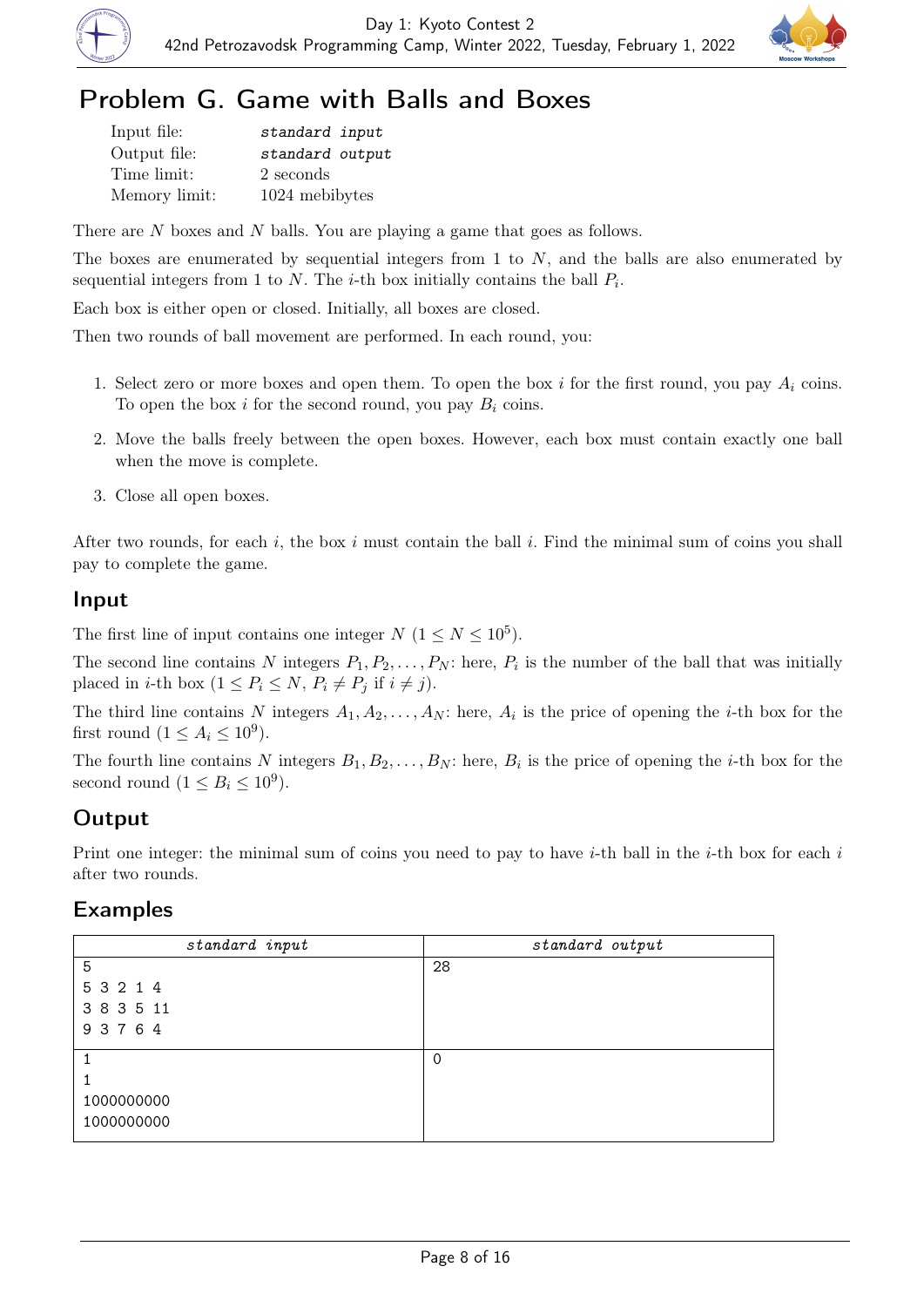



# Problem H. High Powers

| Input file:   | standard input  |
|---------------|-----------------|
| Output file:  | standard output |
| Time limit:   | 2 seconds       |
| Memory limit: | 1024 mebibytes  |

Given are integers  $s, t$ , and  $u$ .

Let  $a, b$ , and  $c$  be distinct complex numbers that satisfy the following conditions:

- $a + b + c = s$ ,
- $ab + bc + ca = t$ ,
- $abc = u$ .

It is guaranteed that such  $a, b$ , and  $c$  exist for the given  $s, t$ , and  $u$ .

Given positive integers  $n$  and  $m$ , calculate the ratio

$$
\frac{a^n(b^m - c^m) + b^n(c^m - a^m) + c^n(a^m - b^m)}{(a - b)(b - c)(c - a)}
$$

modulo 998 244 353.

#### Input

The first line of input contains two integers n and  $m$   $(1 \leq n, m \leq 10^{18})$ .

The second line contains three integers s, t and  $u$  ( $0 \leq s, t, u < 998244353$ ).

It is guaranteed that the distinct complex numbers  $a, b$ , and  $c$  from the statement exist for the given  $s$ ,  $t$ , and  $u$ .

## **Output**

It can be shown that the answer can be represented as a rational number  $p/q$  where p and q are integers,  $(p, q) = 1, q > 0$  and q is not divisible by 998 244 353.

Print the integer x such that  $0 \le x < 998244353$  and  $qx - p$  is divisible by 998244353.

| standard input                | standard output |
|-------------------------------|-----------------|
| 2 <sub>3</sub>                | 159             |
| 314 159 265                   |                 |
|                               | 76083766        |
| 6 11 6                        |                 |
|                               | 228155372       |
| 505459328 165146837 982639180 |                 |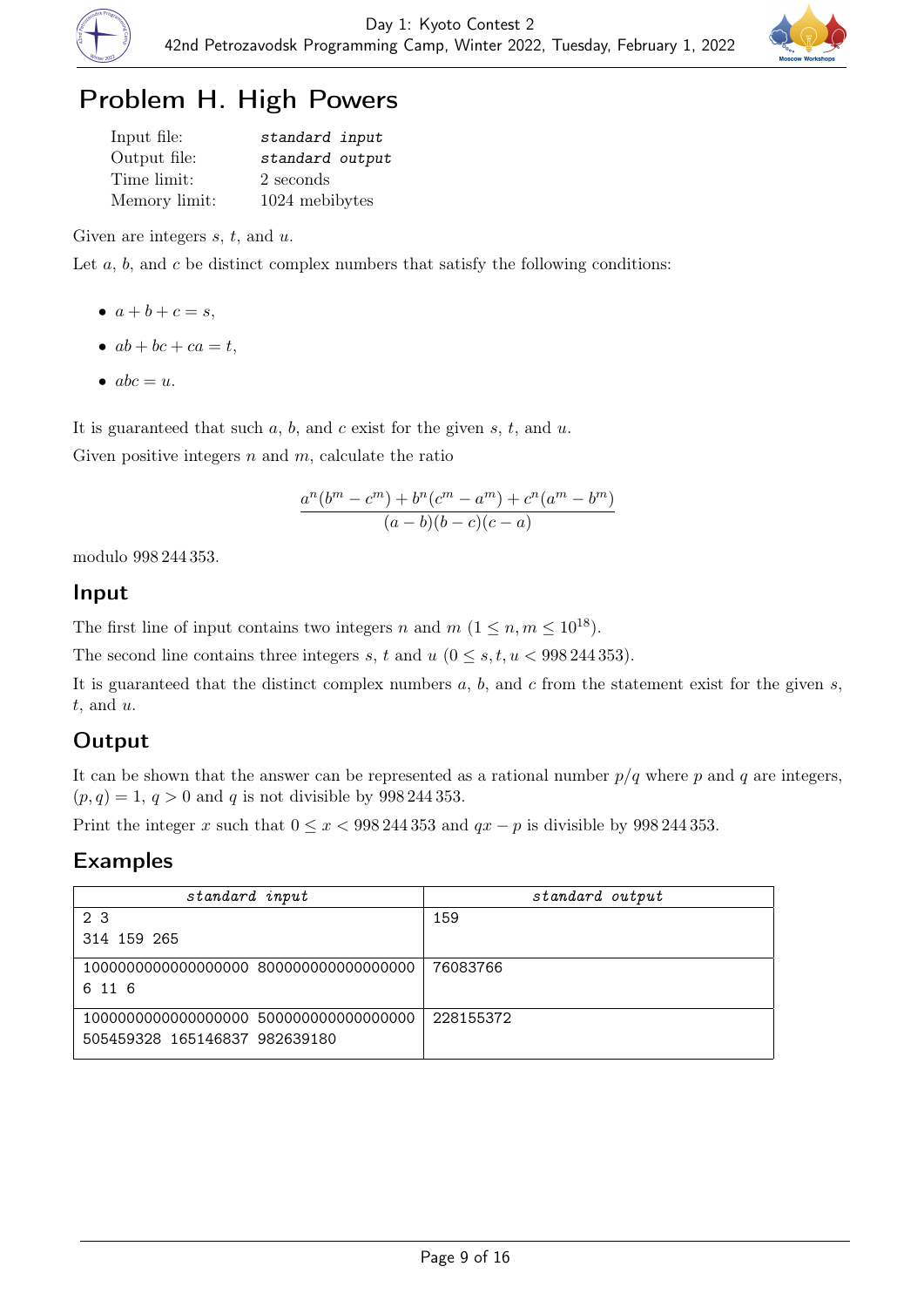



## Problem I. Items and Heroes

| Input file:   | standard input  |
|---------------|-----------------|
| Output file:  | standard output |
| Time limit:   | 2 seconds       |
| Memory limit: | 1024 mebibytes  |

There is a rooted tree of N vertices. The vertices are numbered by integers from 1 to N, with vertex 1 as the root. The parent of vertex  $i$   $(2 \leq i \leq N)$  is denoted as  $P_i$ .

Each vertex has a box with items. Also, there is a hero in each vertex.

In the beginning, the box in vertex  $i$  contains  $A_i$  items.

In each vertex i, the hero from that vertex has the quest to collect  $C_i$  items. The hero in vertex i can choose some vertices from the subtree rooted at vertex  $i$  and take as many items as she wants from each of the selected vertices. One item cannot be taken by more than one hero.

Determine if it is possible for the heroes to act in such a way that all N quests will be completed.

Additionally, Q queries are given. In the j-th query, the integers  $t_i$ ,  $v_i$ ,  $x_i$  are given, and the values are changed as follows:

- If  $t_j = 1$ , change the value of  $A_{v_j}$  to  $x_j$ .
- If  $t_j = 2$ , change the value of  $C_{v_j}$  to  $x_j$ .

The queries are applied sequentially. The changes made in each query **remain** for all the subsequent queries as well. After each query, determine if it is possible to complete all  $N$  quests.

#### Input

The first line of input contains one integer  $N$   $(1 \le N \le 10^5)$ .

The second line contains  $N-1$  integers  $P_2, P_3, \ldots, P_N$ : the parents of vertices  $2, 3, \ldots, N$   $(1 \leq P_i < i)$ .

The third line contains N integers  $A_1, A_2, \ldots, A_N$   $(1 \le A_i \le 10^9)$ .

The fourth line contains N integers  $C_1, C_2, \ldots, C_N$   $(1 \le C_i \le 10^9)$ .

The fifth line contains one integer  $Q$   $(1 \leq Q \leq 10^5)$ .

Each of the following Q lines contains one query described by three integers  $t_j$ ,  $v_j$  and  $x_j$  ( $1 \le t_i \le 2$ ,  $1 \leq v_i \leq N, \ 1 \leq x_i \leq 10^9$ ): the type of the query, the number of vertex and the new value for  $A_{v_i}$  (for the query of the first type) or  $C_{v_i}$  (for the query of the second type), respectively.

## Output

On the first line, print "Yes" if it is possible to complete all N quests at once, or "No" otherwise.

On the following Q lines, print the answers for the queries in the same format, one per line.

| standard input  |  |
|-----------------|--|
| $\mathsf 3$     |  |
| $1\quad1$       |  |
| 2 1 3           |  |
| 3 1 2           |  |
| $\mathbf{2}$    |  |
| 1 1 1           |  |
| 2 3 1           |  |
| standard output |  |
| Yes             |  |
| No              |  |
| Yes             |  |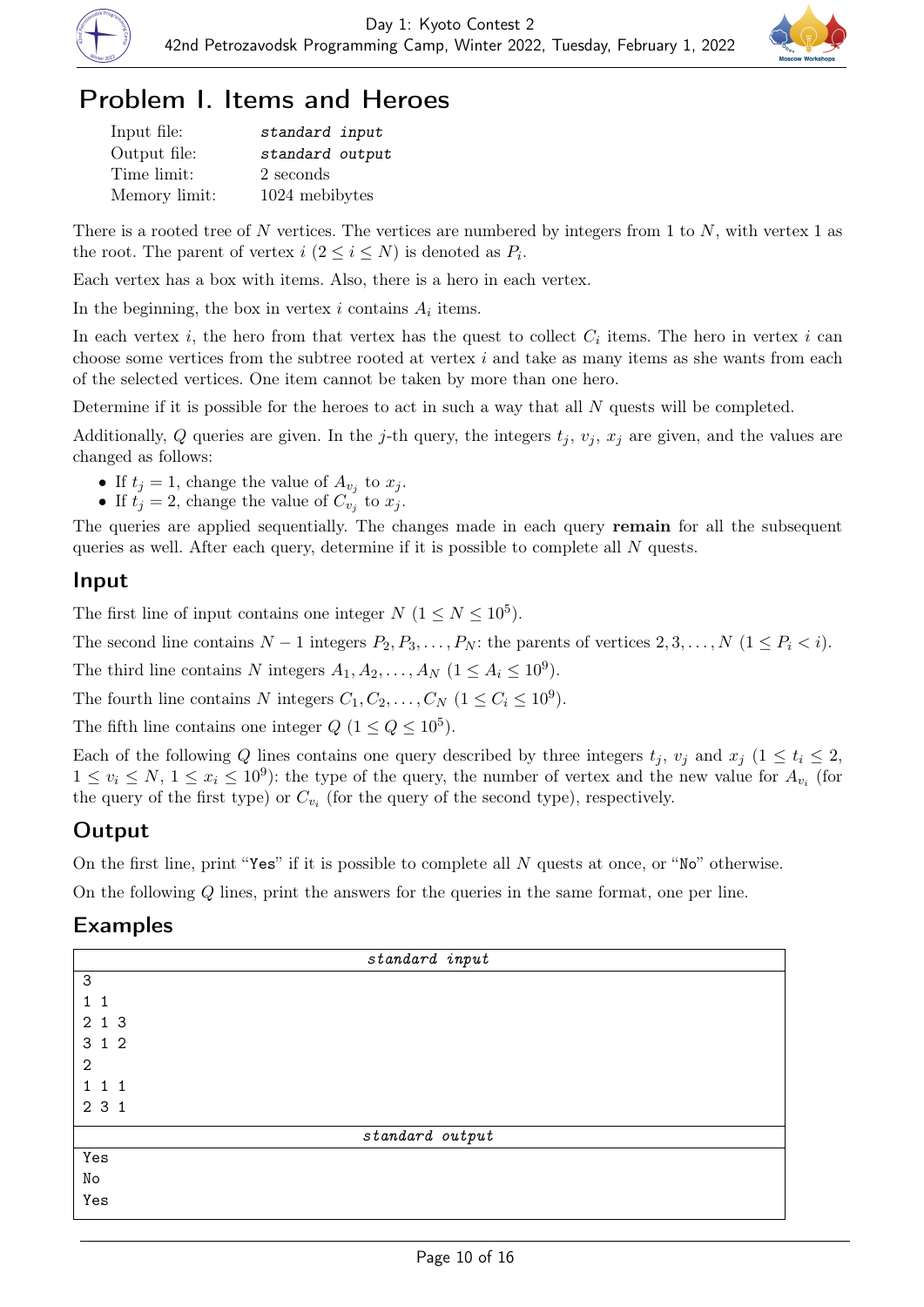



| standard input                                    |  |
|---------------------------------------------------|--|
| 5                                                 |  |
| 1 2 1 3                                           |  |
|                                                   |  |
| 1 1 1 1 1                                         |  |
| $\mathbf{1}$                                      |  |
| 1 1 1                                             |  |
| standard output                                   |  |
| Yes                                               |  |
| Yes                                               |  |
| standard input                                    |  |
| 5                                                 |  |
| 1 2 2 2                                           |  |
| 109102235 645590056 708566822 497603443 131863700 |  |
| 50073184 441114664 164994352 304489019 158100373  |  |
| 8                                                 |  |
| 1 5 692234112                                     |  |
| 1 3 610338520                                     |  |
| 2 4 818442884                                     |  |
| 2 4 164762830                                     |  |
| 2 4 923652447                                     |  |
| 2 4 197720766                                     |  |
| 1 1 779302743                                     |  |
| 1 1 222486377                                     |  |
| standard output                                   |  |
| No                                                |  |
| Yes                                               |  |
| Yes                                               |  |
| No                                                |  |
| Yes                                               |  |
| No                                                |  |
| Yes                                               |  |
| Yes                                               |  |
| Yes                                               |  |
|                                                   |  |

## **Note**

In Example 1, the hero from vertex 1 takes two items from the box at vertex 1 and one item from the box at vertex 3, the hero from vertex 2 takes an item from the box at vertex 2, and the hero from vertex 3 takes two items from the box at vertex 3. So, all three quests are completed.

The first query changes the number of items in the box at vertex 1 from two to one. In this case, there are not enough items to complete all three quests.

The second query changes the number of items to complete the quest for the hero at vertex 3 from two to one. In this case, the hero at vertex 1 takes one item from the box at vertex 1 and two items from the box at vertex 3, the hero at vertex 2 take one item from the box at vertex 2, the hero at vertex 3 takes one item from the box at vertex 3, and all three quests are again completed.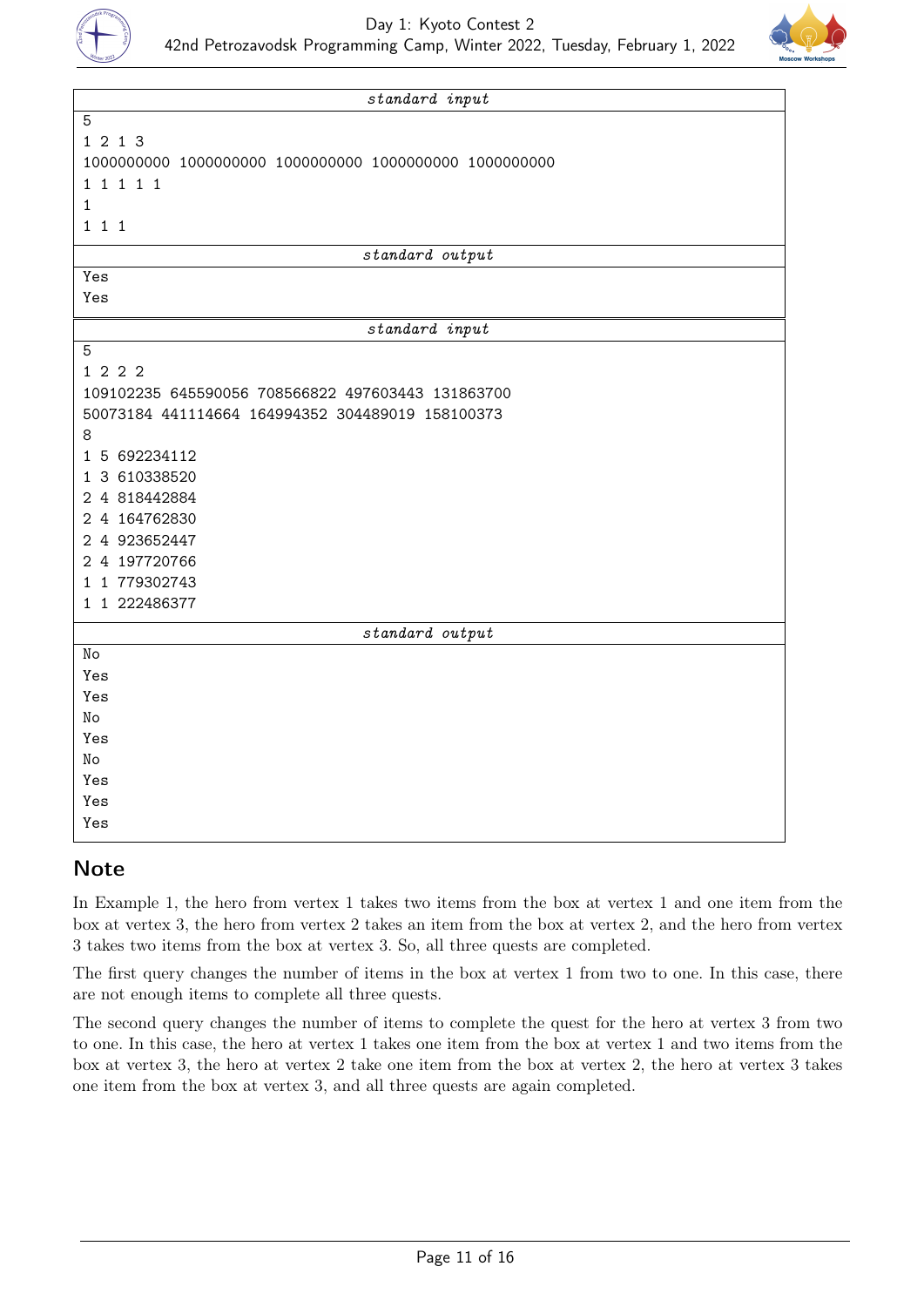



# Problem J. Juggler's Trick

| Input file:   | standard input  |
|---------------|-----------------|
| Output file:  | standard output |
| Time limit:   | 3 seconds       |
| Memory limit: | 1024 megabytes  |

N balls are lined up in a row from left to right. Each ball may be either uncolored (white), blue, or red. Additionally, two integers  $r$  and  $b$  are given. Let us represent the ordering as a string consisting of letters 'W', 'B' and 'R' for uncolored, black, and red balls, respectively.

For each trick, the juggler may choose a *combo* of  $r + b$  consecutive balls such that there are exactly r red balls and exactly b blue balls, in any order, and remove them. The remaining balls are concatenated while keeping their relative order. For example, if the initial order was "RRBRBBR", and the juggler removed "RBB", the result would be "RRBR".

Before the process starts, the juggler shall paint each uncolored ball either red or blue. The juggler wants to do as many tricks as possible. Find the maximal number of tricks if the juggler will choose the colors for the uncolored balls optimally.

### Input

The first line of input contains three integers N, r and b  $(1 \le N \le 2 \cdot 10^5, 1 \le r, b \le N - 1, r + b \le N)$ : the total number of balls, the number of red balls in a combo and the number of the blue balls in a combo, respectively. The second line contains the string  $S$ . This string encodes the initial order of balls and consists of exactly N letters 'B', 'R' and 'W', representing blue, red, and uncolored balls, respectively.

## Output

Print one integer: the maximum number of tricks that can be done by the juggler.

#### Examples

| standard input       | standard output |
|----------------------|-----------------|
| 4 1 1                | 2               |
| <b>BBWR</b>          |                 |
| 6 2 1                | 0               |
| RBBBWB               |                 |
| 13 3 3               | 2               |
| <b>MMMMMMMMMMMMM</b> |                 |

## Note

In Example 1, the juggler paints the white ball in red, obtaining the order "BBRR", then removes combo "BR"; the remaining balls have order "BR", so they can be removed. Since there are 4 balls initially, and after each trick, exactly two balls are removed, 2 is the maximal possible number of tricks that can be done.

In Example 2, the juggler cannot obtain any sequence of 3 balls with two red and one blue ball regardless of the coloring of the white ball, so the answer is 0.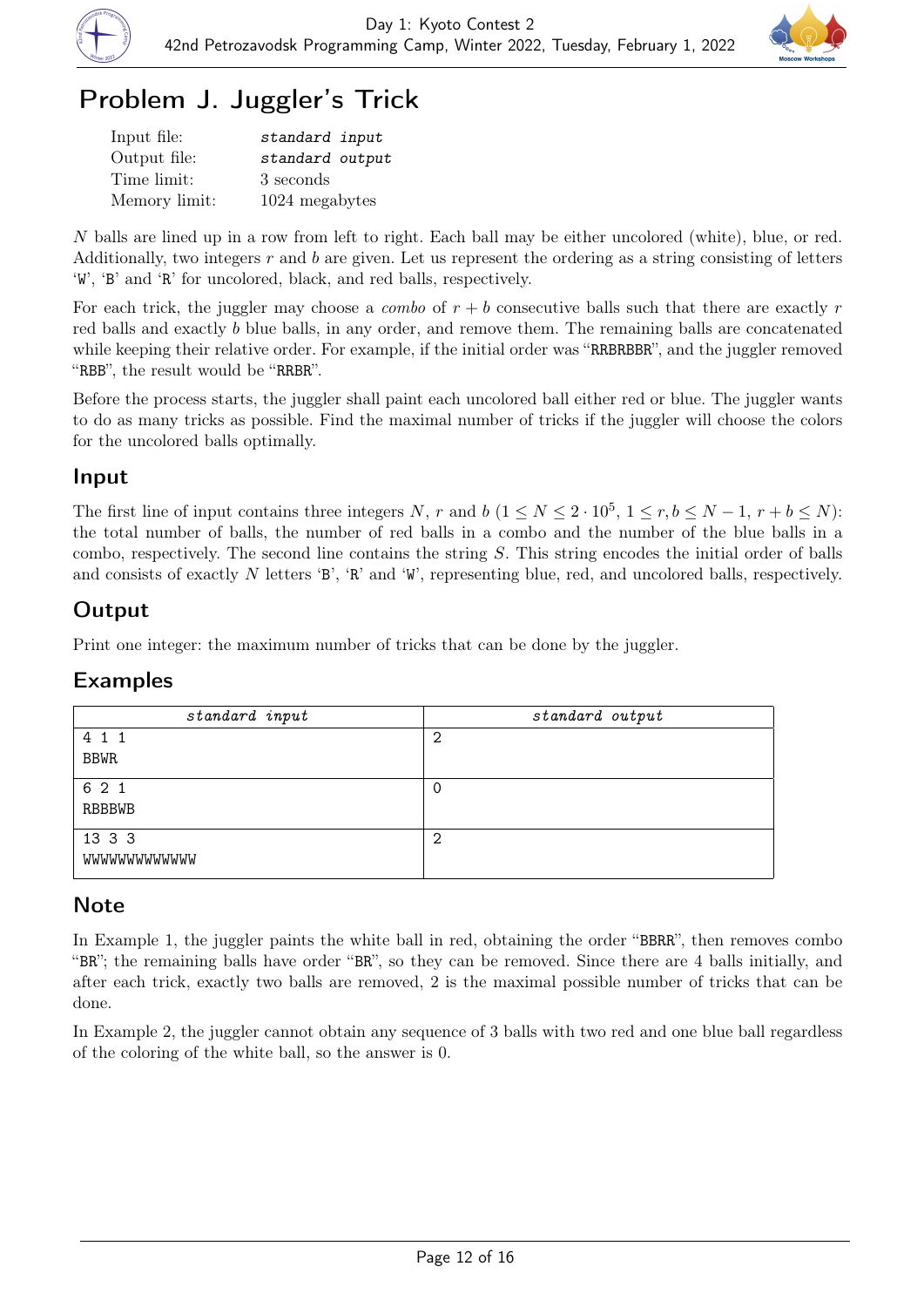



# Problem K. King's Palace

| Input file:   | standard input  |
|---------------|-----------------|
| Output file:  | standard output |
| Time limit:   | 6 seconds       |
| Memory limit: | 1024 mebibytes  |

There are N walls in the hall of the King's palace, numbered by integers from 1 to N. The King asks the Royal Painter to paint each wall in one of three colors (red, green, or blue). Additionally, the King gives M orders.

Every order has the following form: given two walls,  $a_i$  and  $b_i$ , and two colors,  $x_i$  and  $y_i$ , the order dictates that, if the wall  $a_i$  is painted with color  $x_i$  and the wall  $b_i$  is painted with color  $y_i$ , the Royal Painter has to be executed.

Your task is to find a number of ways to paint the walls so that the Royal Painter will not be executed.

### Input

The first line of the input contains two integers N and M  $(1 \le N \le 22, 1 \le M \le 9 \cdot N \cdot (N-1)/2)$ : the number of walls and the number of orders, respectively.

Each of the following M lines describes one King's order and contains an integer  $a_i$ , a letter  $x_i$ , an integer  $b_i$ , and a letter  $y_i$ , separated by single spaces  $(1 \le a_i < b_i \le N$ ,  $x_i$  and  $y_i$  are letters from 'R', 'G', and 'B', denoting the red, green, and blue colors, respectively). You may assume that all M orders are pairwise distinct (no two orders have the exact same effect).

## Output

Print one integer: the number of ways to paint the walls so that the Royal Painter will not be executed.

| standard input | standard output |
|----------------|-----------------|
| 2 3            | 6               |
| 1 R 2 R        |                 |
| 1 G 2 R        |                 |
| 1 B 2 G        |                 |
| 10             | 3               |
| 22 0           | 31381059609     |
| 4 12           | 13              |
| 2 R 3 R        |                 |
| 1 B 2 B        |                 |
| 2 R 3 B        |                 |
| 3 R 4 R        |                 |
| 1 B 4 G        |                 |
| 1 R 3 B        |                 |
| 3 G 4 B        |                 |
| 2 G 3 G        |                 |
| 1 B 2 R        |                 |
| 1 G 2 R        |                 |
| 1 R 3 G        |                 |
| 1 G 3 B        |                 |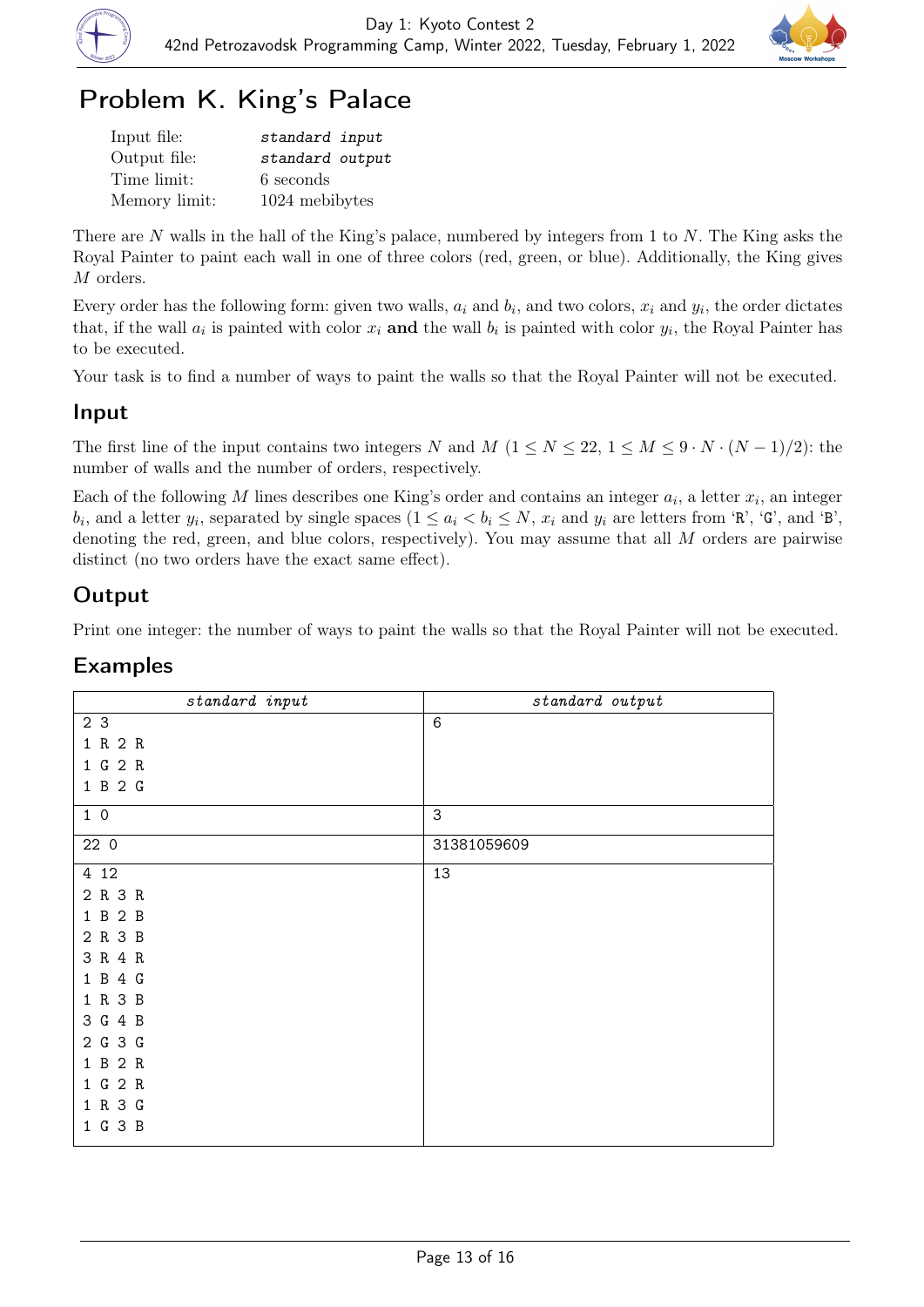



## Problem L. Lion and Zebra

| Input file:   | standard input  |
|---------------|-----------------|
| Output file:  | standard output |
| Time limit:   | 2 seconds       |
| Memory limit: | 1024 mebibytes  |

Given is a tree with  $N$  vertices.

There is a tag game played on this tree. The game consists of several rounds.

In each round, there are two players: the *lion*, which is the catching side, and the *zebra*, the escaping side.

At the beginning of each round, the zebra and the lion start in two distinct vertices. The lion always knows where the zebra is, and chases it at a speed of one edge per second. The zebra does not know the position of the lion, but always knows the distance to the lion. Based on that information, the zebra makes one of the following two choices each second:

- Take 1 second to move to any adjacent vertex.
- Stay at the current vertex for 1 second.

When the zebra meets the lion on an edge or in a vertex, the round is over. If the players move by the same edge towards each other, the meeting happens 0.5 seconds after they start moving. Zebra acts in a way that the minimum (of all possible initial vertices for the lion) time to meet the lion is maximized.

You are given  $Q$  rounds. In the *i*-th round, zebra starts from the vertex  $v_i$ , and the distance to the lion is equal to  $d_i$ . For each round, find the minimum time when this round will be over if both sides will follow their strategies.

#### Input

The first line of input contains two integers  $N$  and  $Q$ : the number of vertices in the tree and the number of rounds played  $(2 \leq N \leq 10^5, 1 \leq Q \leq 10^5)$ .

Each of the following  $N-1$  lines contains two integers  $a_i$  and  $b_i$ : the vertices that are connected by an edge. You may assume that the given graph is a tree.

Each of the following Q lines describes one round and contains two integers  $v_i$  and  $d_i$  ( $1 \le v_j \le N$ ,  $1 \leq d_j \leq N-1$ : the starting vertex for the zebra and the distance from the zebra to the lion at the beginning of this round. You may assume that there exists at least one vertex  $w_i$  such that the distance between  $v_j$  and  $w_j$  is equal to  $d_j$ .

## **Output**

For each query, print one integer: the minimum time of round when both sides follow their strategies.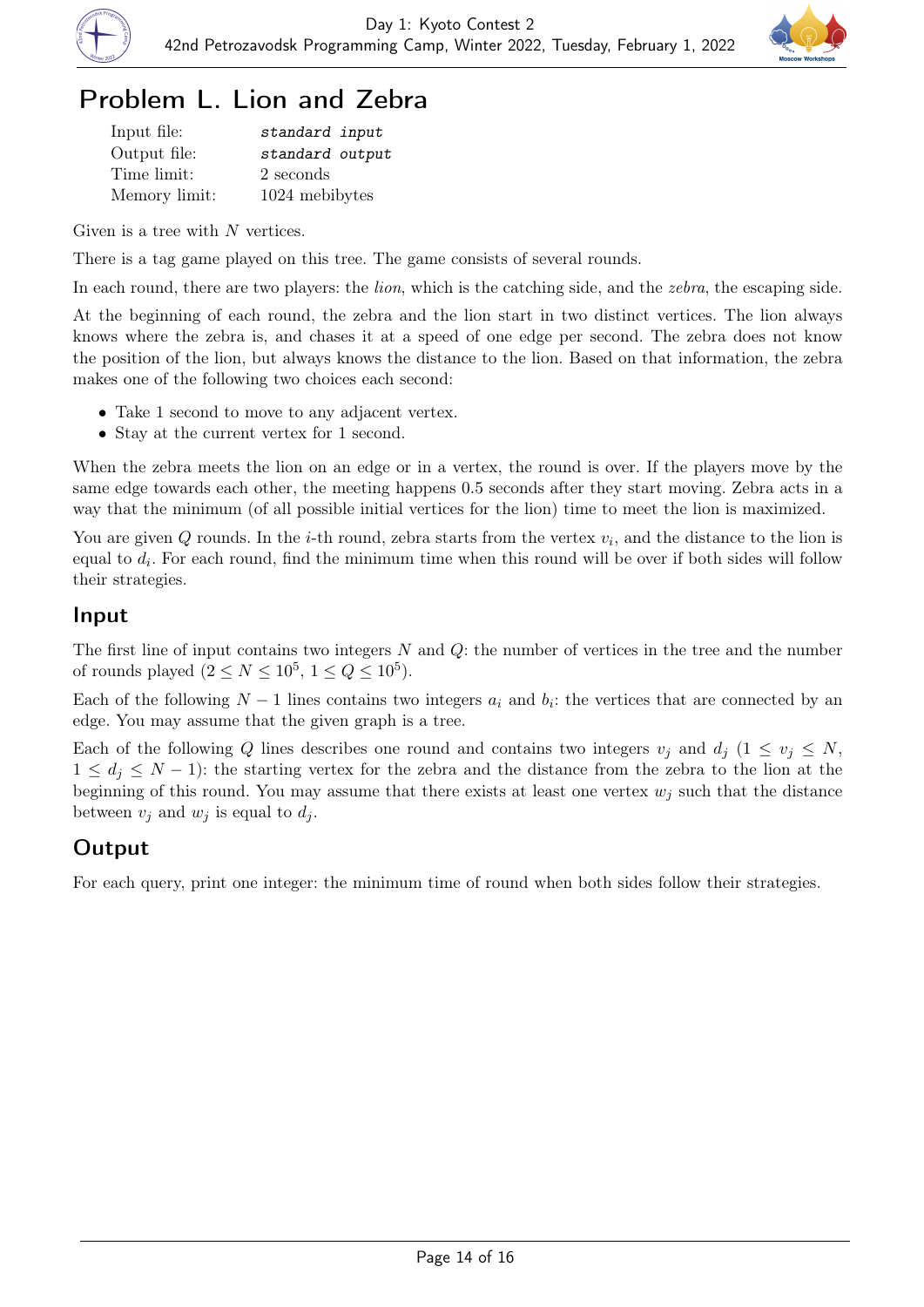



#### Examples

| $standard$ input               | $standard$ $output$ |
|--------------------------------|---------------------|
| $5\,$ 2                        | $\overline{4}$      |
| $1\,2$                         | $\mathbf 1$         |
| 2 <sub>3</sub>                 |                     |
| 34                             |                     |
| 4 5                            |                     |
| $\overline{4}$<br>$\mathbf{1}$ |                     |
| 3 <sub>1</sub>                 |                     |
| 11 2                           | $\sqrt{2}$          |
| $1\quad2$                      | $\mathbf 5$         |
| 2 <sub>3</sub>                 |                     |
| $\sqrt{4}$<br>$\mathbf{1}$     |                     |
| 4 5                            |                     |
| 16                             |                     |
| $\overline{7}$<br>6            |                     |
| 7 8                            |                     |
| 19                             |                     |
| 9 10                           |                     |
| 10 11                          |                     |
| 3 <sub>2</sub>                 |                     |
| 10 4                           |                     |

## **Note**

At the beginning of the first round in Example 1, the zebra is at vertex 1, and the distance to the lion is 4, so we can conclude that the lion is at vertex 5. In this case, the optimal strategy is to stay at vertex 1 as long as possible, and the answer is equal to 4.

At the beginning of the second round, the zebra is at vertex 3, and the distance to the lion is 1, so we can conclude that the lion is either at vertex 2 or at vertex 4.

If the zebra moves in the direction of vertex 2, the lion will meet the zebra on the edge after 0.5 seconds if it started at vertex 2, or at vertex 1 after 3 seconds if it started at vertex 4. Therefore, the minimum possible time until the zebra meets the lion with this strategy is 0.5.

Similarly, if the zebra moves in the direction of vertex 4, the minimum possible time until encountering the lion is also 0.5.

If the zebra stays at vertex 3, they would meet after 1 second if the lion started at vertex 2, or after 1 second if the lion started at vertex 4. Therefore, the answer is equal to 1.